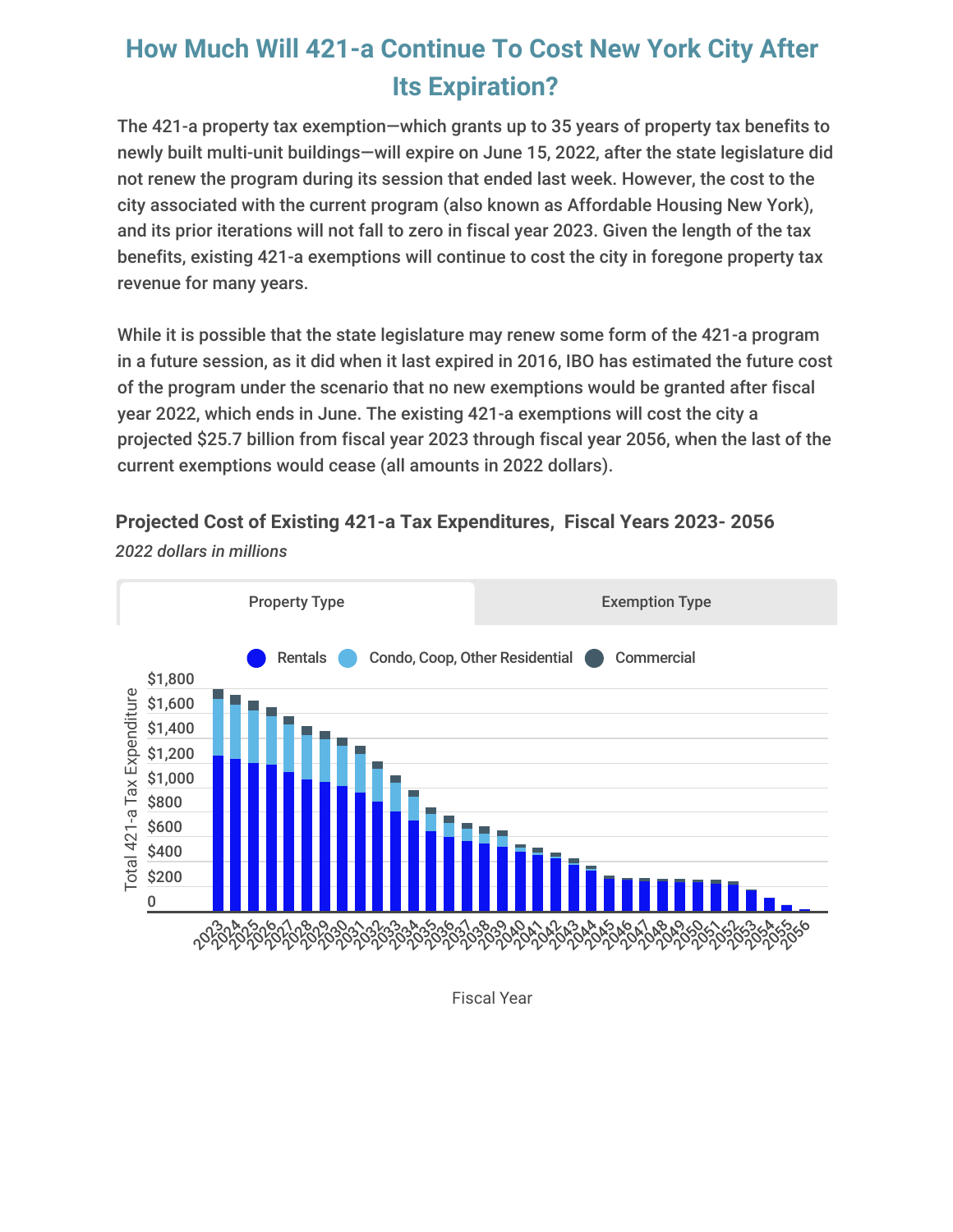

## $\mathbf{r}$  and  $\mathbf{r}$

Existing 421-a exemptions will cost the city over \$1 billion a year from fiscal year 2023 through fiscal year 2033. The annual cost falls below \$1 billion in fiscal year 2034 and eventually diminishes to \$6.8 million in fiscal year 2056.

The majority of the cost is due to the exemptions granted to rental properties, followed by exemptions granted to cooperatives, condominiums, and other residential properties.

Properties in Manhattan and Brooklyn would account for 83.5 percent of the total cost.

From fiscal year 2023 through fiscal year 2040 most of the cost of the program comes from exemptions granted prior to 2017, before the current Affordable Housing New York Program was created. Beginning in fiscal year 2041, exemptions under the Affordable Housing New York Program will constitute the majority of the projected costs, and from fiscal year 2046 forward all costs will be from Affordable New York.